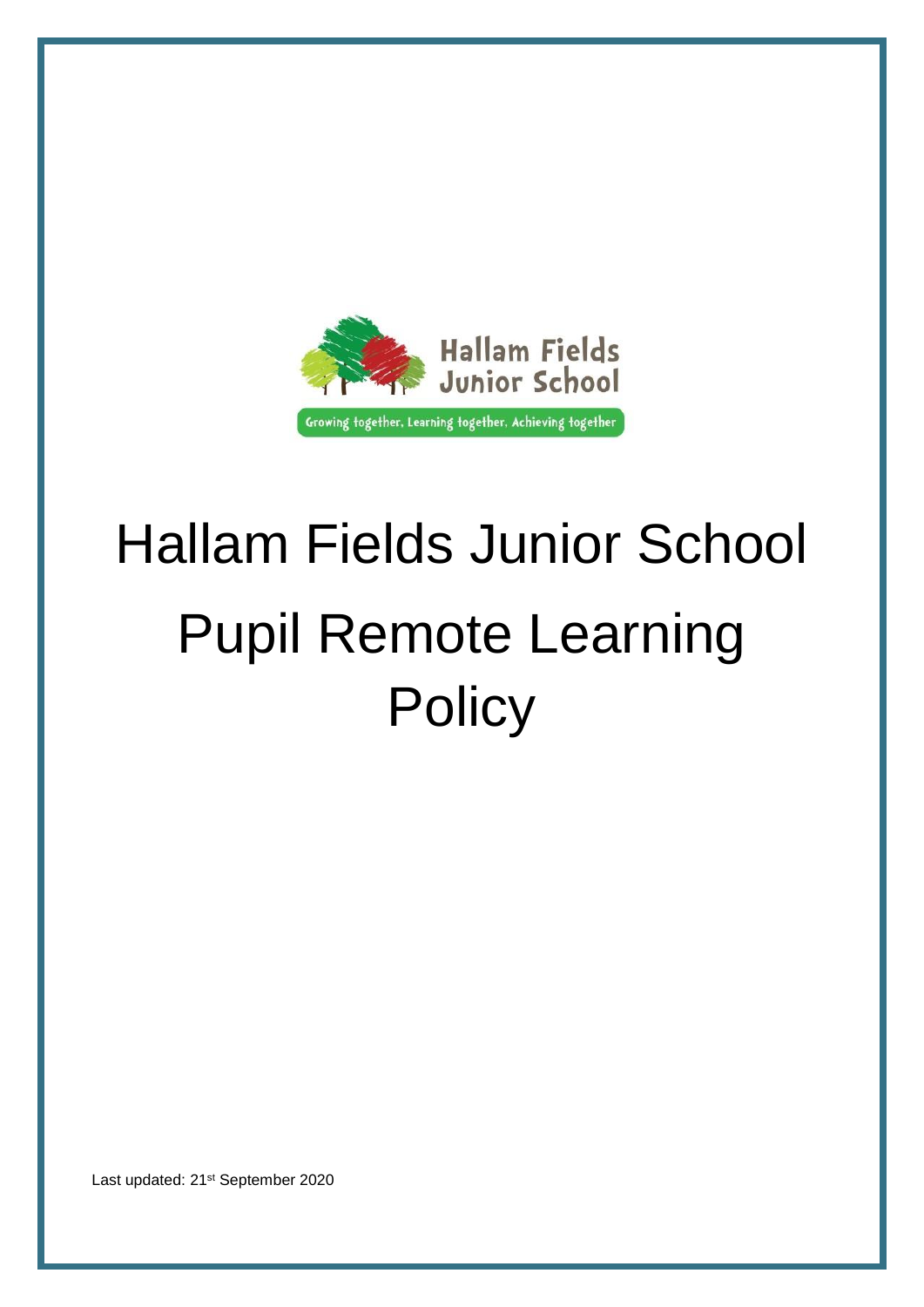# **Contents:**

[Statement of intent](#page-2-0)

- 1. [Legal framework](#page-3-0)
- 2. [Roles and responsibilities](#page-4-0)
- 3. [Resources](#page-7-0)
- 4. [Online safety](#page-8-0)
- 5. [Safeguarding](#page-10-0)
- 6. [Data protection](#page-11-0)
- 7. [Marking and feedback](#page-11-1)
- 8. [Health and safety](#page-12-0)
- 9. [School day and absence](#page-13-0)
- 10. [Communication](#page-13-1)
- 11. [Monitoring and review](#page-14-0)

#### Appendix

a. **[Updated]** [Remote Learning During the Coronavirus \(COVID-19\) Pandemic](#page-15-0)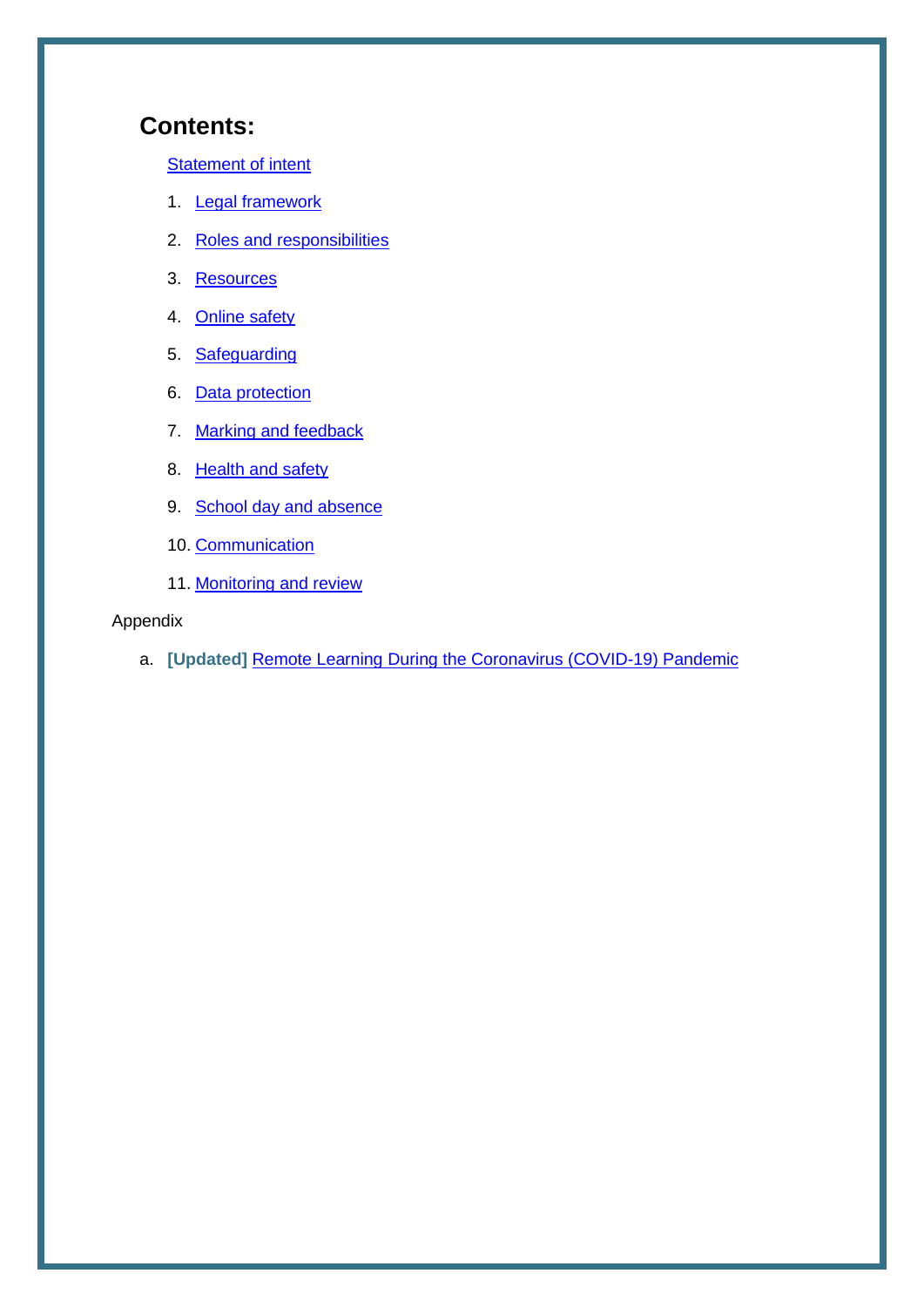# <span id="page-2-0"></span>**Statement of intent**

At Hallam Fields Junior School, we understand the need to continually deliver high quality education, including during periods of remote working – whether for an individual pupil or many. We recognise the importance of maintaining high expectations in all areas of school life and ensuring that all pupils have access to the learning resources and support they need to succeed.

Through the implementation of this policy, we aim to address the key concerns associated with remote working, such as online safety, access to educational resources, data protection, and safeguarding.

This policy aims to:

- Minimise the disruption to pupils' education and the delivery of the curriculum.
- Ensure provision is in place so that all pupils have access to high quality learning resources.
- Protect pupils from the risks associated with using devices connected to the internet.
- Ensure staff, parent, and pupil data remains secure and is not lost or misused.
- Ensure robust safeguarding measures continue to be in effect during the period of remote learning.
- Ensure all pupils have the provision they need to complete their work to the best of their ability, and to remain happy, healthy, and supported during periods of remote learning.

**Headteacher** Date:

**Chair of governors** Date: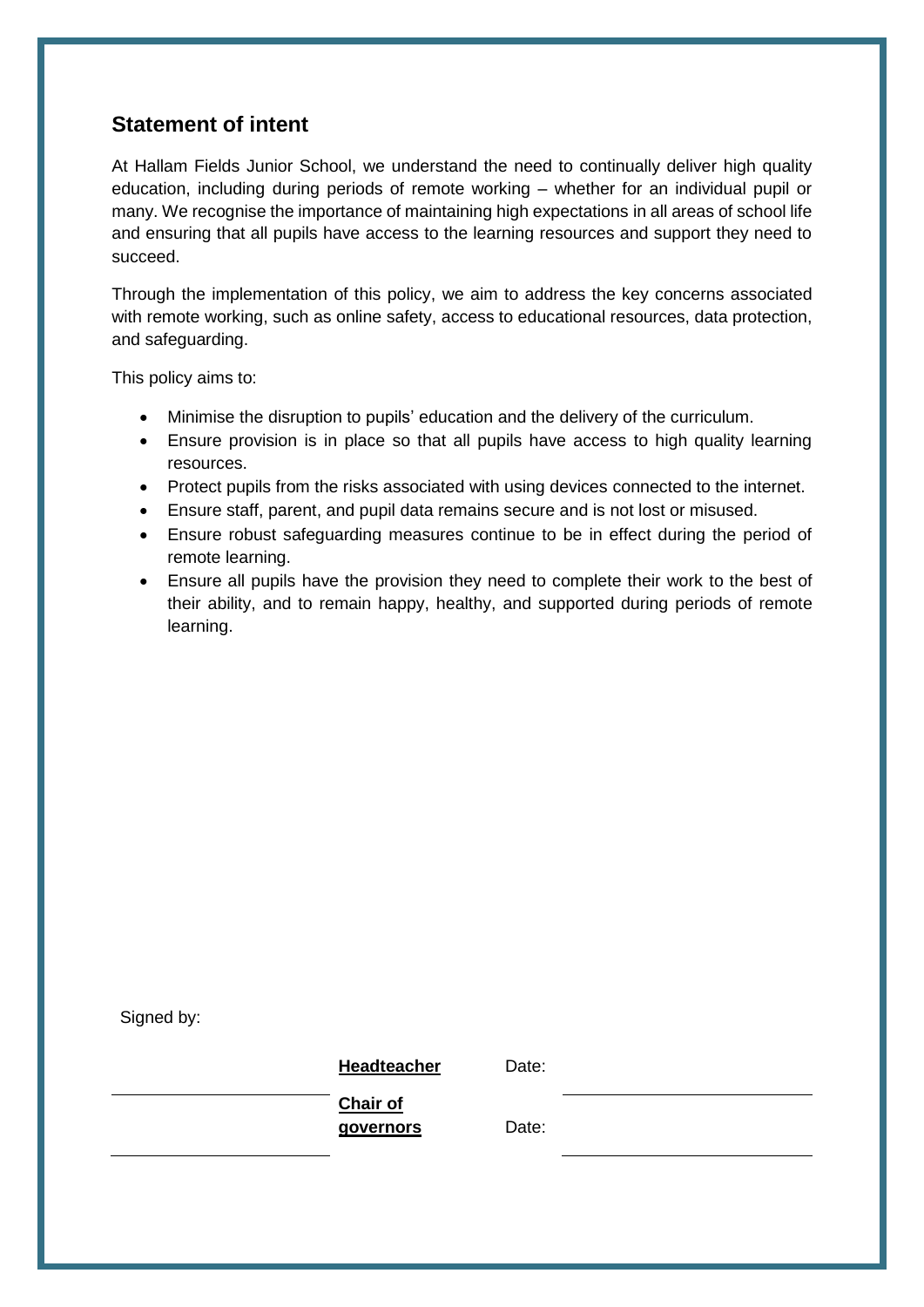## <span id="page-3-0"></span>1. **Legal framework**

- 1.1. This policy has due regard to all relevant legislation and statutory guidance including, but not limited to, the following:
	- Equality Act 2010
	- Education Act 2004
	- The General Data Protection Regulation (GDPR)
	- The Reporting of Injuries, Diseases and Dangerous Occurrences Regulations 2013
	- Data Protection Act 2018
- $1.2.$ This policy has due regard to national guidance including, but not limited to, the following:
	- DfE (2020) 'Keeping children safe in education'
	- DfE (2019) 'School attendance'
	- DfE (2017) 'Special educational needs and disability code of practice: 0 to 25 years'
	- DfE (2018) 'Health and safety: responsibilities and duties for schools'
	- DfE (2018) 'Health and safety for school children'
	- DfE (2016) 'Children missing education'
- 1.3. This policy operates in conjunction with the following school policies:
	- Child Protection and Safeguarding Policy
	- Data Protection Policy
	- Special Educational Needs and Disabilities (SEND) Policy
	- Behaviour Policy
	- **•** Accessibility Policy
	- Marking and Feedback Policy
	- **•** Assessment Policy
	- Online Safety Policy
	- Health and Safety Policy
	- Attendance Policy
	- ICT Acceptable Use Policy
	- Staff Code of Conduct
	- Children Missing Education Policy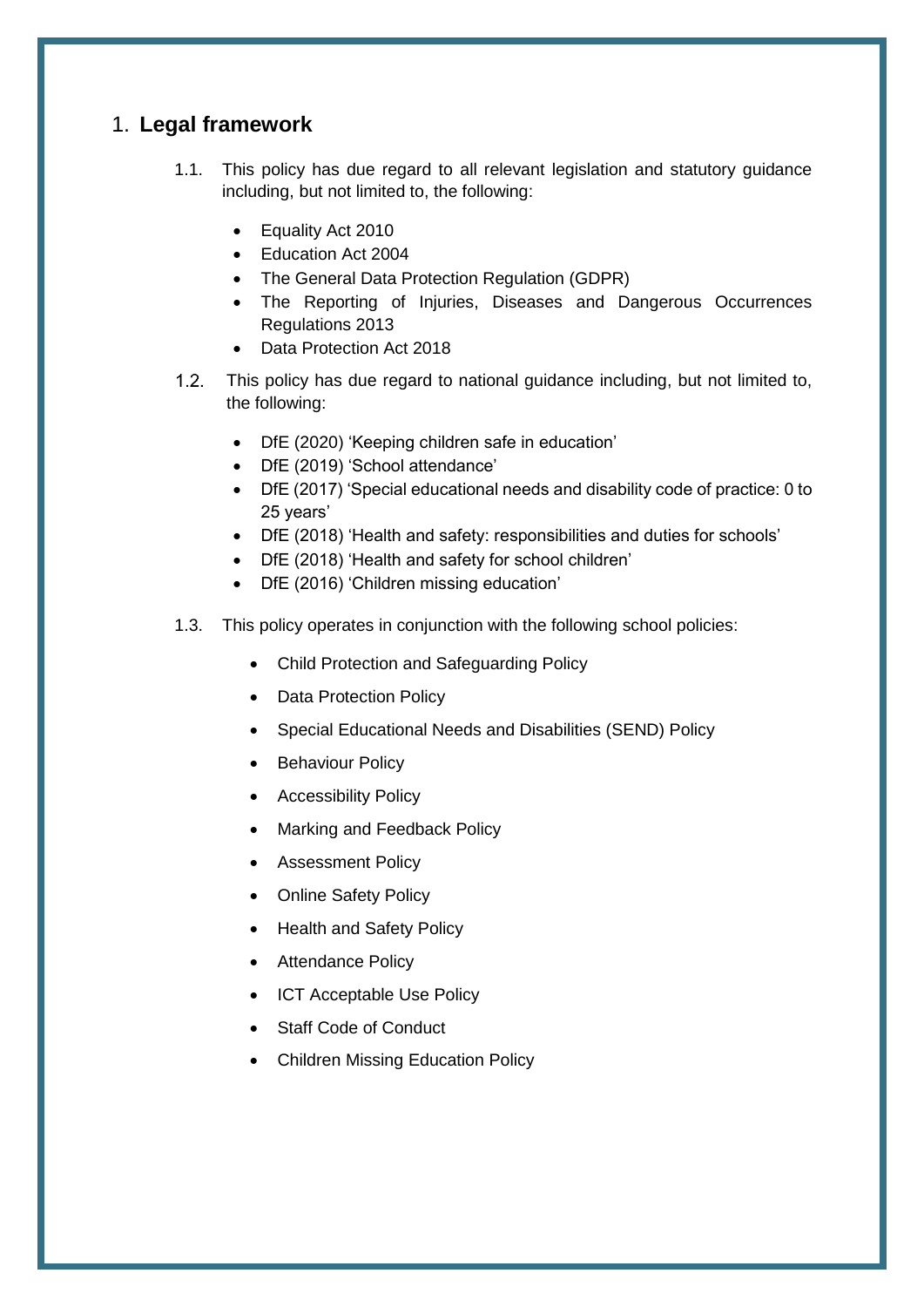# <span id="page-4-0"></span>**2. Roles and responsibilities**

- 2.1. The governing board is responsible for:
	- Ensuring that the school has robust risk management procedures in place. Ensuring that the school has a business continuity plan in place, where required.
	- Evaluating the effectiveness of the school's remote learning arrangements.
- 2.2. The headteacher is responsible for:
	- Ensuring that staff, parents and pupils adhere to the relevant policies at all times.
	- Ensuring that there are arrangements in place for identifying, evaluating, and managing the risks associated with remote learning.
	- Ensuring that there are arrangements in place for monitoring incidents associated with remote learning.
	- Overseeing that the school has the resources necessary to action the procedures in this policy.
	- Reviewing the effectiveness of this policy on an annual basis and communicating any changes to staff, parents, and pupils.
	- Arranging any additional training staff may require to support pupils during the period of remote learning.
	- Conducting reviews on a fortnightly basis of the remote learning arrangements to ensure pupils' education does not suffer.
- 2.3. The health and safety officer is responsible for:
	- Ensuring that the relevant health and safety risk assessments are carried out within the agreed timeframes, in collaboration with the headteacher.
	- Putting procedures and safe systems of learning into practice, which are designed to eliminate or reduce the risks associated with remote learning.
	- Ensuring that pupils identified as being at risk are provided with necessary information and instruction, as required.
	- Managing the effectiveness of health and safety measures through a robust system of reporting, investigating, and recording incidents.
- 2.4. The DPO is responsible for:
	- Overseeing that all school-owned electronic devices used for remote learning have adequate anti-virus software and malware protection.
	- Ensuring all staff, parents, and pupils are aware of the data protection principles outlined in the GDPR.
	- Ensuring that all computer programs used for remote learning are compliant with the GDPR and the Data Protection Act 2018.
	- Overseeing that any ICT equipment used for remote learning is resilient and can efficiently recover lost data.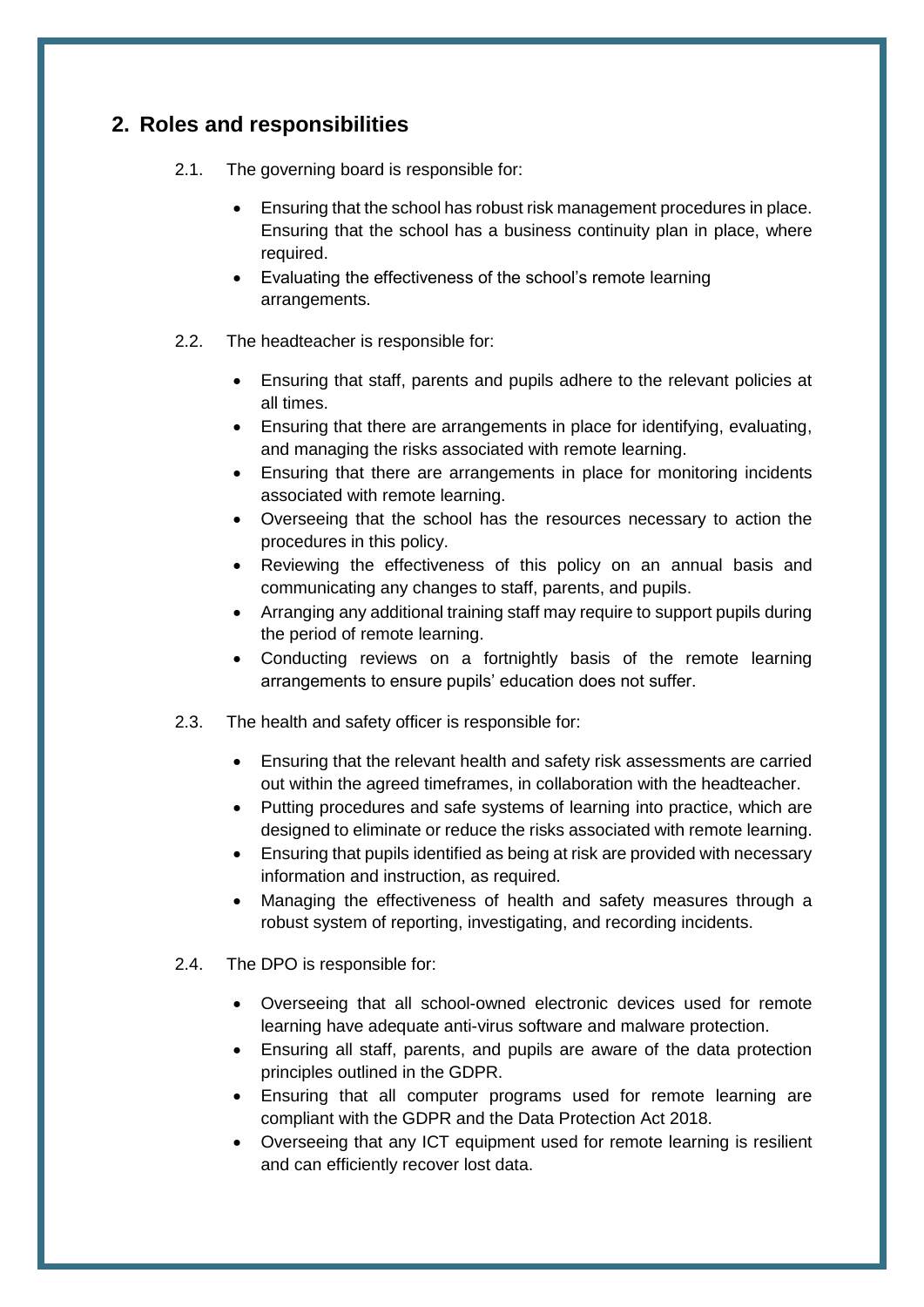2.5. The **DSL OR DDSLS** is responsible for:

- Attending and arranging, where necessary, any safeguarding meetings that occur during the remote learning period.
- Liaising with the **ICT technician (DCC Employed Staff)** to ensure that all technology used for remote learning is suitable for its purpose and will protect pupils online.
- Identifying vulnerable pupils who may be at risk if they are learning remotely.
- Ensuring that child protection plans are enforced while the pupil is learning remotely, and liaising with the **headteacher** and other organisations to make alternate arrangements for pupils who are at a high risk, where required.
- Identifying the level of support or intervention required while pupils learn remotely and ensuring appropriate measures are in place.
- Liaising with relevant individuals to ensure vulnerable pupils receive the support required during the period of remote working. Ensuring all safeguarding incidents are adequately recorded and reported.
- 2.6. The **SENCO** is responsible for:
	- Liaising with the **ICT technician** to ensure that the technology used for remote learning is accessible to all pupils and that reasonable adjustments are made where required.
	- Ensuring that pupils with EHC plans continue to have their needs met while learning remotely, and liaising with the **headteacher** and other organisations to make any alternate arrangements for pupils with EHC plans and IHPs.
	- Identifying the level of support or intervention that is required while pupils with SEND learn remotely.
	- Ensuring that the provision put in place for pupils with SEND is monitored for effectiveness throughout the duration of the remote learning period.
- 2.7. The **SBM** is responsible for:
	- Arranging the procurement of any equipment or technology required for staff to teach remotely and for pupils to learn from home.
	- Ensuring value for money when arranging the procurement of equipment or technology.
	- Ensuring that the school has adequate insurance to cover all remote working arrangements.
- 2.8. The **ICT technicians** are responsible for:
	- Ensuring that all school-owned devices used for remote learning have suitable anti-virus software installed, have a secure connection, can recover lost work, and allow for audio and visual material to be recorded, where required.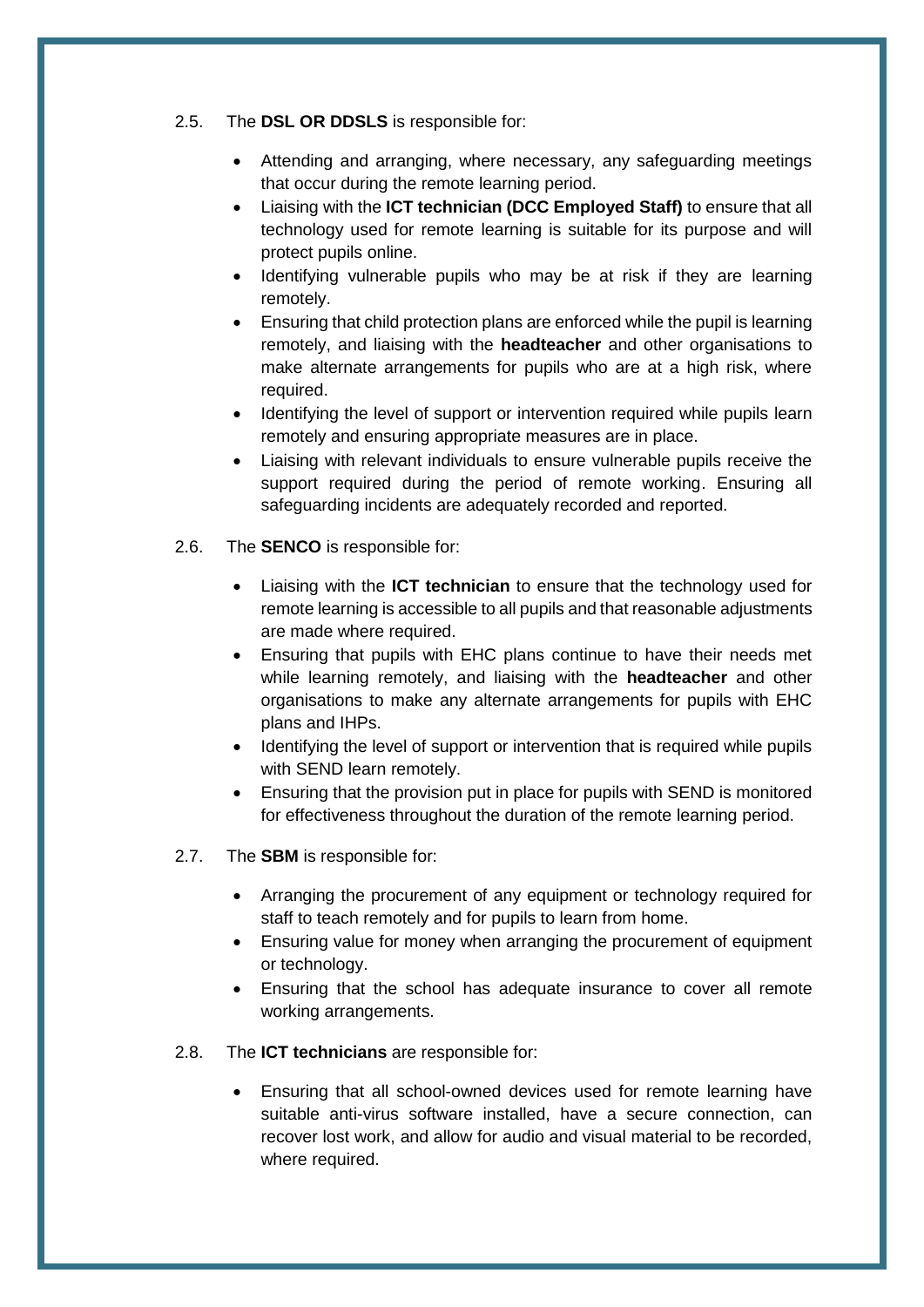- Ensuring that any programs or networks used for remote learning can effectively support a large number of users at one time, where required, e.g. undertaking 'stress' testing.
- Working with the SENCO to ensure that the equipment and technology used for learning remotely is accessible to all pupils and staff.
- 2.9. Staff members are responsible for:
	- Adhering to this policy at all times during periods of remote learning.
	- Reporting any health and safety incidents to the health and safety officer and asking for guidance as appropriate.
	- Reporting any safeguarding incidents to the DSL OR DDSLS and asking for guidance as appropriate.
	- Taking part in any training conducted to meet the requirements of this policy, including training on how to use the necessary electronic equipment and software.
	- Reporting any dangers or potential dangers they identify, as well as any concerns they may have about remote learning, to the headteacher.
	- Reporting any defects on school-owned equipment used for remote learning to an ICT technician.
	- Adhering to the Staff Code of Conduct at all times.
- 2.10. Parents are responsible for:
	- Adhering to this policy at all times during periods of remote learning.
	- Ensuring their child is available to learn remotely at the times set out in paragraphs [9.1](#page-13-2) and [9.2](#page-13-3) of this policy, and that the schoolwork set is completed on time and to the best of their child's ability.
	- Reporting any technical issues to the school as soon as possible.
	- Ensuring that their child always has access to remote learning material during the times set out in paragraphs [9.1](#page-13-2) and [9.2.](#page-13-3)
	- Reporting any absence in line with the terms set out in paragraph [9.6.](#page-13-4)
	- Ensuring their child uses the equipment and technology used for remote learning as intended.
- 2.11. Pupils are responsible for:
	- Adhering to this policy at all times during periods of remote learning.
	- Ensuring they are available to learn remotely at the times set out in paragraphs  $9.1$  and  $9.2$  of this policy, and that their schoolwork is completed on time and to the best of their ability.
	- Reporting any technical issues to their teacher as soon as possible.
	- Ensuring they have access to remote learning material and notifying a responsible adult if they do not have access.
	- Notifying a responsible adult if they are feeling unwell or are unable to complete the schoolwork they have been set.
	- Ensuring they use any equipment and technology for remote learning as intended.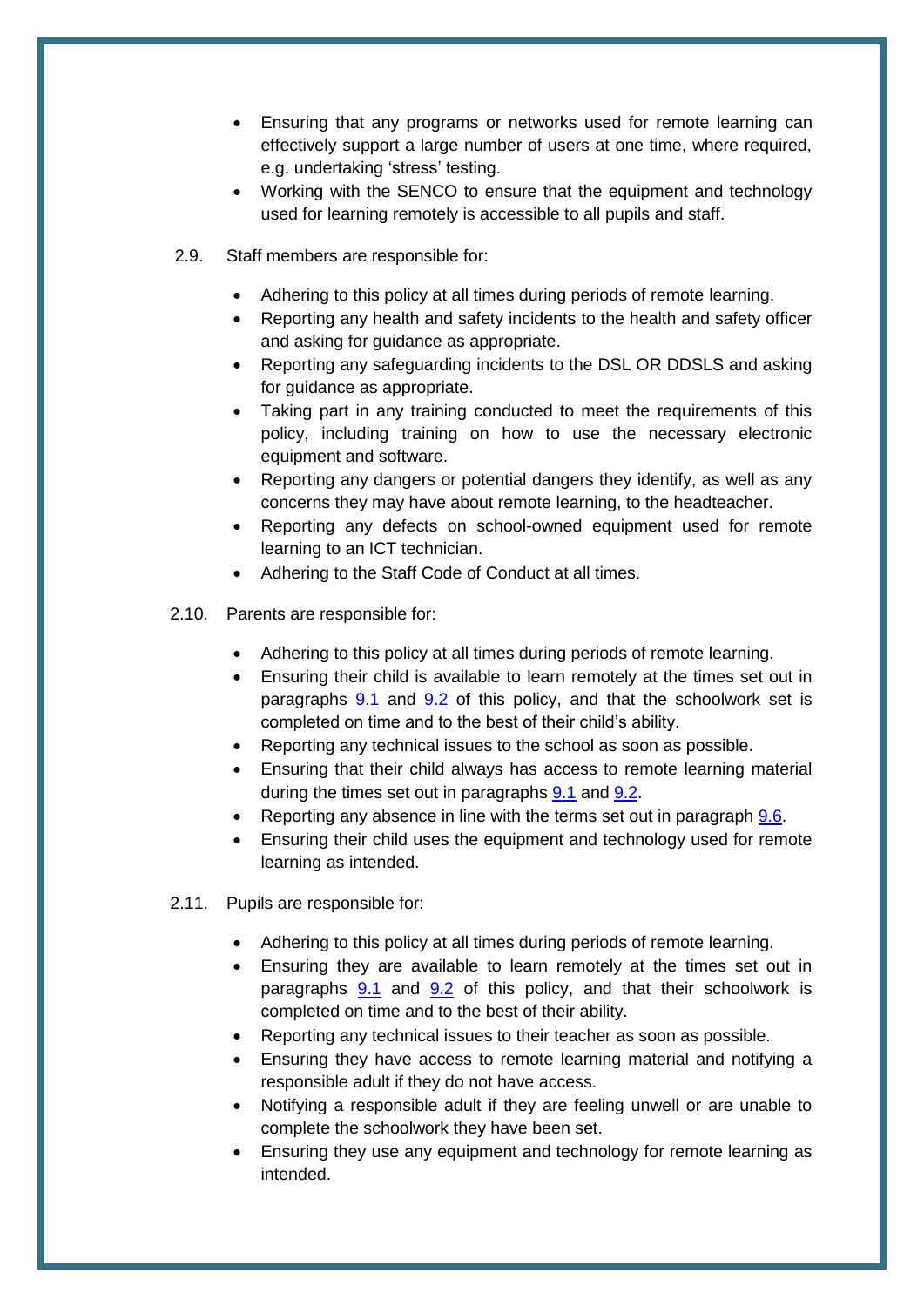• Adhering to the Behaviour Policy at all times.

#### <span id="page-7-0"></span>**3. Resources**

#### **Learning materials**

- 3.1. The school will use a range of different teaching methods during remote learning to help explain concepts and address misconceptions easily. For the purpose of providing remote learning, the school may make use of:
	- Work posted on SeeSaw
	- Work booklets
	- Email
	- Educational websites
	- Reading tasks including use of Epic Reading and MyOn
	- Live Teams sessions to have face to face time with class teacher
	- Pre-recorded video or audio lessons
	- Test books and SATs booklets
- 3.2. Teachers will review the DfE's list of [online education resources](https://www.gov.uk/government/publications/coronavirus-covid-19-online-education-resources) and utilise these tools as necessary, in addition to existing resources.
- 3.3. Reasonable adjustments will be made to ensure that all pupils have access to the resources needed for effective remote learning.
- 3.4. Teachers will ensure the programmes chosen for online learning have a range of accessibility features where possible, e.g. voice-to-text conversion, to support pupils with SEND.
- 3.5. Lesson plans will be adapted to ensure that the curriculum remains fully accessible and inclusive via remote learning.
- 3.6. The school will review the resources pupils have access to and adapt learning to account for all pupils needs by using a range of different formats, e.g. providing work on PDFs which can easily be printed from a mobile device.
- 3.7. Work packs will be made available for pupils who do not have access to a printer – these packs can be **collected from school**.
- 3.8. Teaching staff will liaise with the SENCO and other relevant members of staff to ensure all pupils remain fully supported for the duration of the remote learning period.
- 3.9. The SENCO will arrange additional support for pupils with SEND which will be unique to the individual's needs, e.g. via weekly phone calls.
- 3.10. Any issues with remote learning resources will be reported as soon as possible to the relevant member of staff.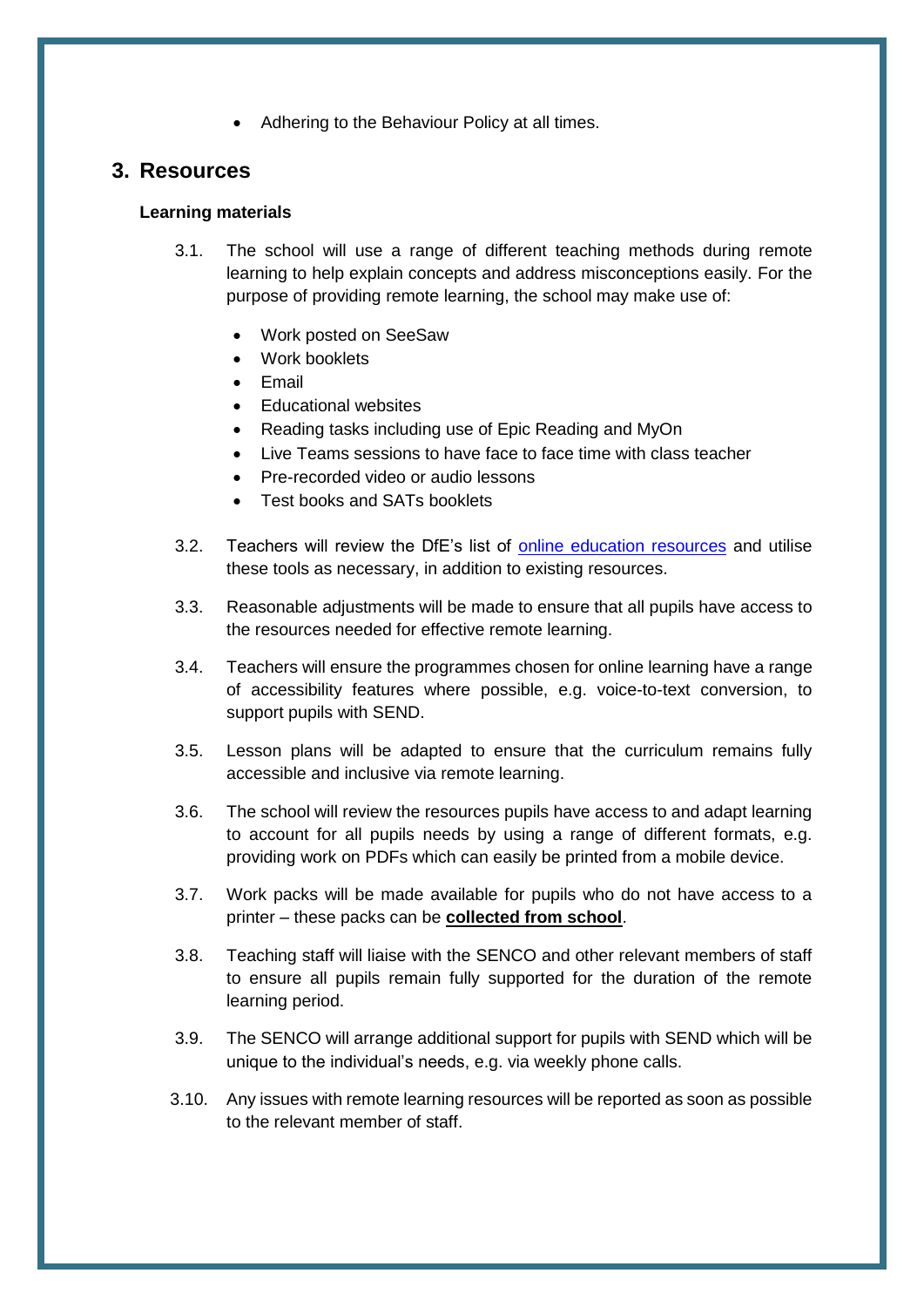- 3.11. Pupils will be required to use their own or family-owned equipment to access remote learning resources, unless the school agrees to provide or loan equipment, e.g. laptops.
- 3.12. For pupils who cannot access digital devices at home, the school will, where possible, apply for technology support through their LA.
- 3.13. Pupils and parents will be required to maintain the upkeep of any equipment they use to access remote learning resources.
- 3.14. Teaching staff will oversee academic progression for the duration of the remote learning period and will mark and provide feedback on work in line with [section](#page-11-1)  [7](#page-11-1) of this policy.
- 3.15. The arrangements for any 'live' sessions, e.g. setting daily work / assemblies, will be communicated via SeeSaw, or text no later than one day before the allotted time and kept to a reasonable length of no more than one hour per session.
- 3.16. The ICT technicians are not responsible for providing technical support for equipment that is not owned by the school.

#### **Food provision**

- 3.17. The school will signpost parents towards additional support for ensuring their children continue to receive the food they need, e.g. food banks.
- 3.18. Where applicable, the school may provide the following provision for pupils who receive FSM:
	- Keeping the school canteen open during lunchtimes
	- Making food hampers available for delivery or collection
	- Providing vouchers to families

#### **Costs and expenses**

- 3.19. The school will not contribute to any household expenses incurred while pupils learn remotely, e.g. heating, lighting, or council tax.
- 3.20. The school will not reimburse any costs for travel between pupils' homes and the school premises.
- 3.21. The school will not reimburse any costs for childcare.
- 3.22. If a pupil is provided with school-owned equipment, the pupil and their parent will sign and adhere to the Technology Acceptable Use Agreement prior to commencing remote learning.

#### <span id="page-8-0"></span>**4. Online safety**

4.1. This section of the policy will be enacted in conjunction with the school's Online Safety Policy.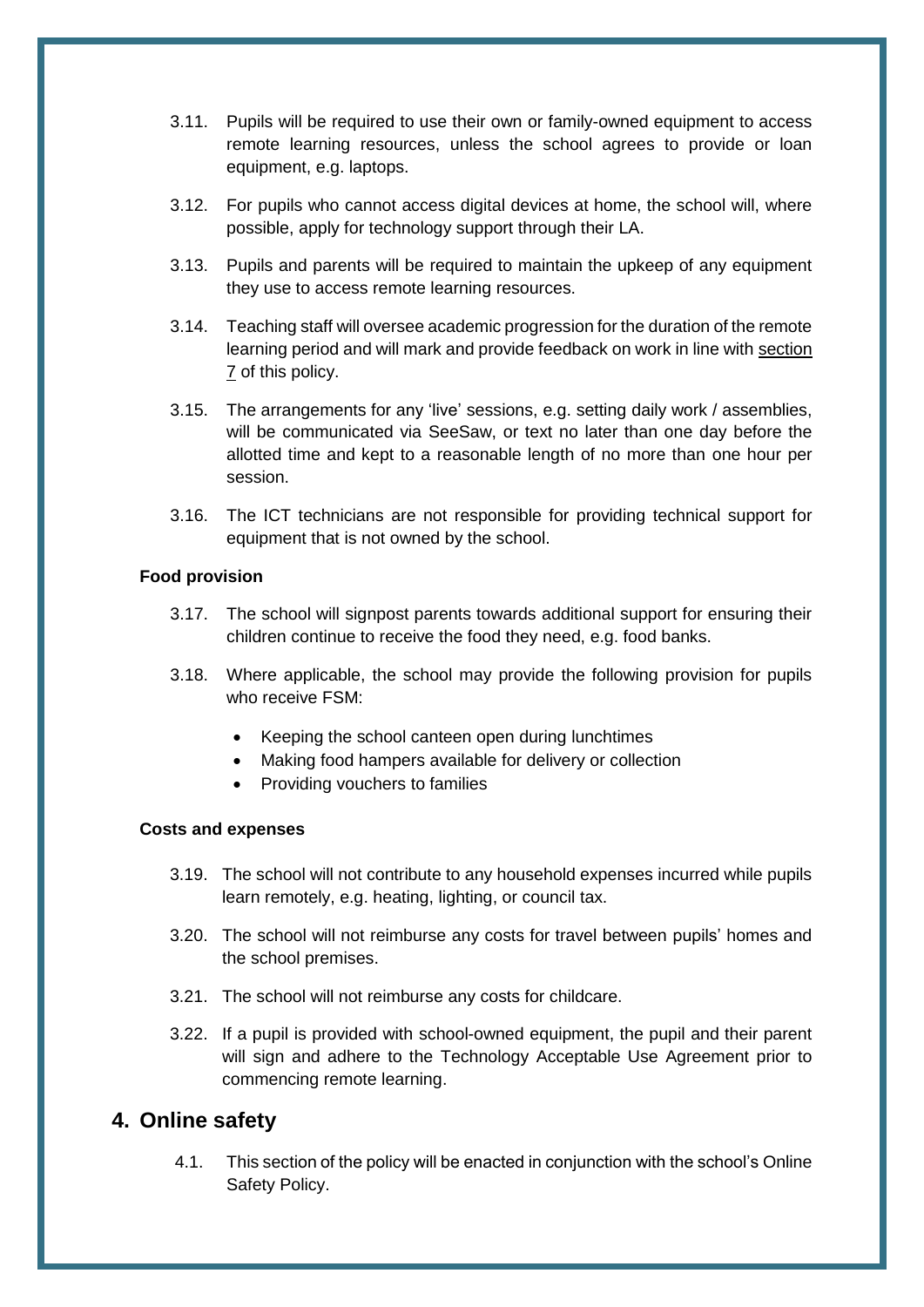- 4.2. Where possible, all interactions will be textual and public.
- 4.3. All staff and pupils using video communication must:
	- Communicate in groups one-to-one sessions are not permitted without SLT agreement, parents must be with children at all times, in view and able to hear the conversation.
	- Wear suitable clothing this includes others in their household.
	- All must mute on entry
	- Be situated in a suitable 'public' living area within the home with an appropriate background – 'private' living areas within the home, such as bedrooms, are not permitted during video communication.
	- Use appropriate language this includes others in their household.
	- Maintain the standard of behaviour expected in school.
	- Use the necessary equipment and computer programs as intended.
	- Not record, store, or distribute video material without permission.
	- Ensure they have a stable connection to avoid disruption to lessons.
	- Always remain aware that they are visible.
- 4.4. All staff and pupils using audio communication must:
	- Use appropriate language this includes others in their household.
	- Maintain the standard of behaviour expected in school.
	- Use the necessary equipment and computer programs as intended.
	- Not record, store, or distribute audio material without permission.
	- Ensure they have a stable connection to avoid disruption to lessons.
	- Always remain aware that they can be heard.
- 4.5. The school will consider whether one-to-one sessions are appropriate in some circumstances, e.g. to provide support for pupils with SEND. This will be decided and approved by the SLT, in collaboration with the SENCO.
- 4.6. Pupils not using devices or software as intended will be disciplined in line with the Behaviour Policy.
- 4.7. The school will risk assess the technology used for remote learning prior to use and ensure that there are no privacy issues or scope for inappropriate use.
- 4.8. The school will consult with parents prior to the period of remote learning about what methods of delivering remote teaching are most suitable – alternate arrangements will be made where necessary/possible.
- 4.9. The school will ensure that all school-owned equipment and technology used for remote learning has suitable anti-virus software installed, can establish secure connections, can recover lost work, and allows for audio and visual material to be recorded or downloaded, where required.
- 4.10. The school will communicate to parents via letter about any precautionary measures that need to be put in place if their child is learning remotely using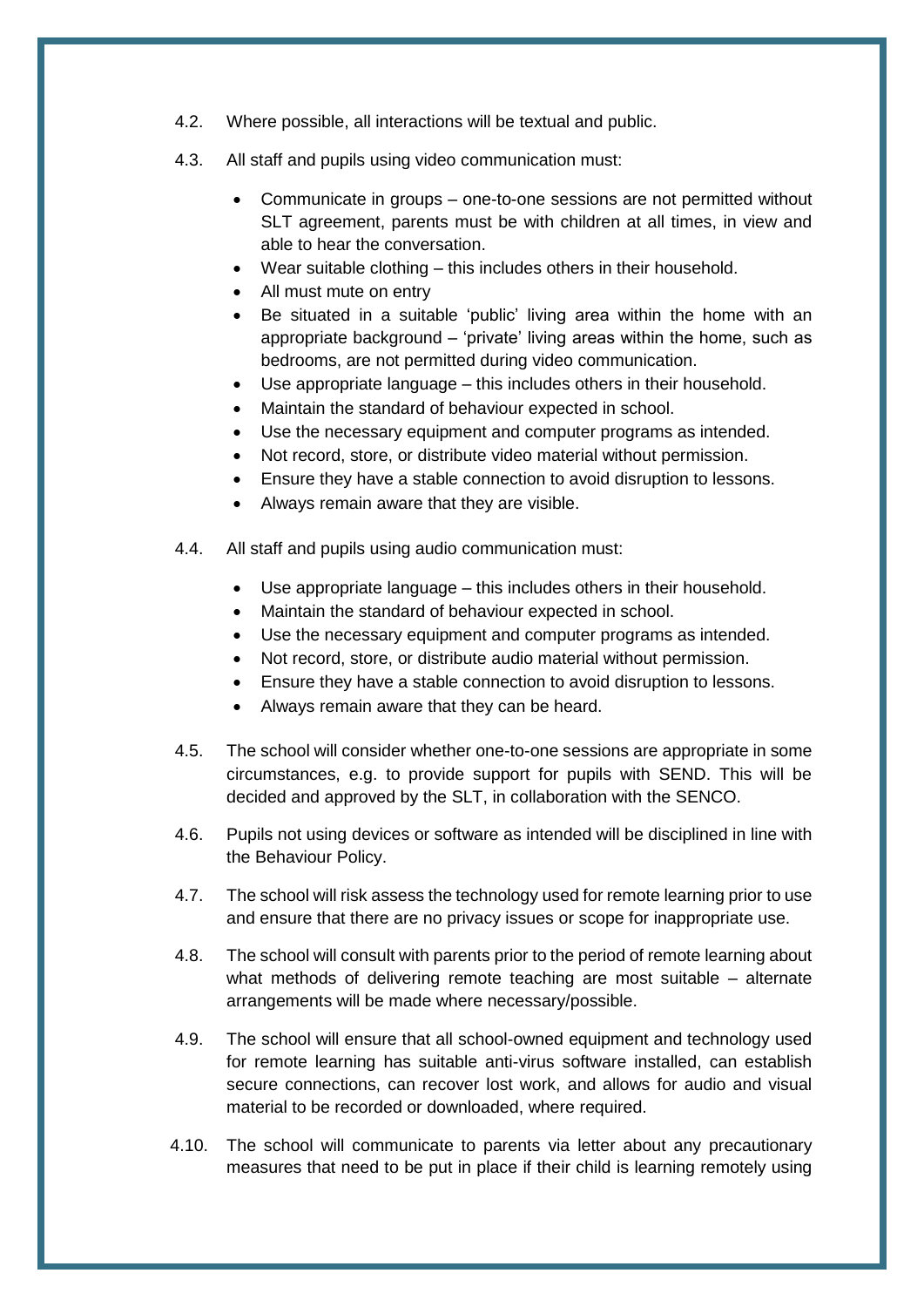their own/family-owned equipment and technology, e.g. ensuring that their internet connection is secure.

- 4.11. During the period of remote learning, the school will maintain regular contact with parents to:
	- Reinforce the importance of children staying safe online.
	- Ensure parents are aware of what their children are being asked to do, e.g. sites they have been asked to use and staff they will interact with.
	- Encourage them to set age-appropriate parental controls on devices and internet filters to block malicious websites.
	- Direct parents to useful resources to help them keep their children safe online.
- 4.12. The school will not be responsible for providing access to the internet off the school premises and will not be responsible for providing online safety software, e.g. anti-virus software, on devices not owned by the school.

## <span id="page-10-0"></span>**5. Safeguarding**

- 5.1. This section of the policy will be enacted in conjunction with the school's Child Protection and Safeguarding Policy, which has been updated to include safeguarding procedures in relation to remote working.
- 5.2. The DSL OR DDSLS and headteacher will identify 'vulnerable' pupils (pupils who are deemed to be vulnerable or are at risk of harm) via risk assessment prior to the period of remote learning.
- 5.3. The DSL OR DDSLS will arrange for regular contact to be made with vulnerable pupils, prior to the period of remote learning.
- 5.4. Phone calls made to vulnerable pupils will be made using school phones where possible.
- 5.5. The DSL OR DDSLS will arrange for regular contact with vulnerable pupils once per week at minimum, with additional contact, including home visits, arranged where required.
- 5.6. All contact with vulnerable pupils will be recorded on CPOMs.
- 5.7. The DSL OR DDSLS will keep in contact with vulnerable pupils' social workers or other care professionals during the period of remote working, as required.
- 5.8. All home visits must:
	- Have at least one suitably trained individual present.
	- Be undertaken by no fewer than two members of staff.
	- Be suitably recorded on CPOMs so that the DSL OR DDSLS has access to them.
	- Actively involve the pupil.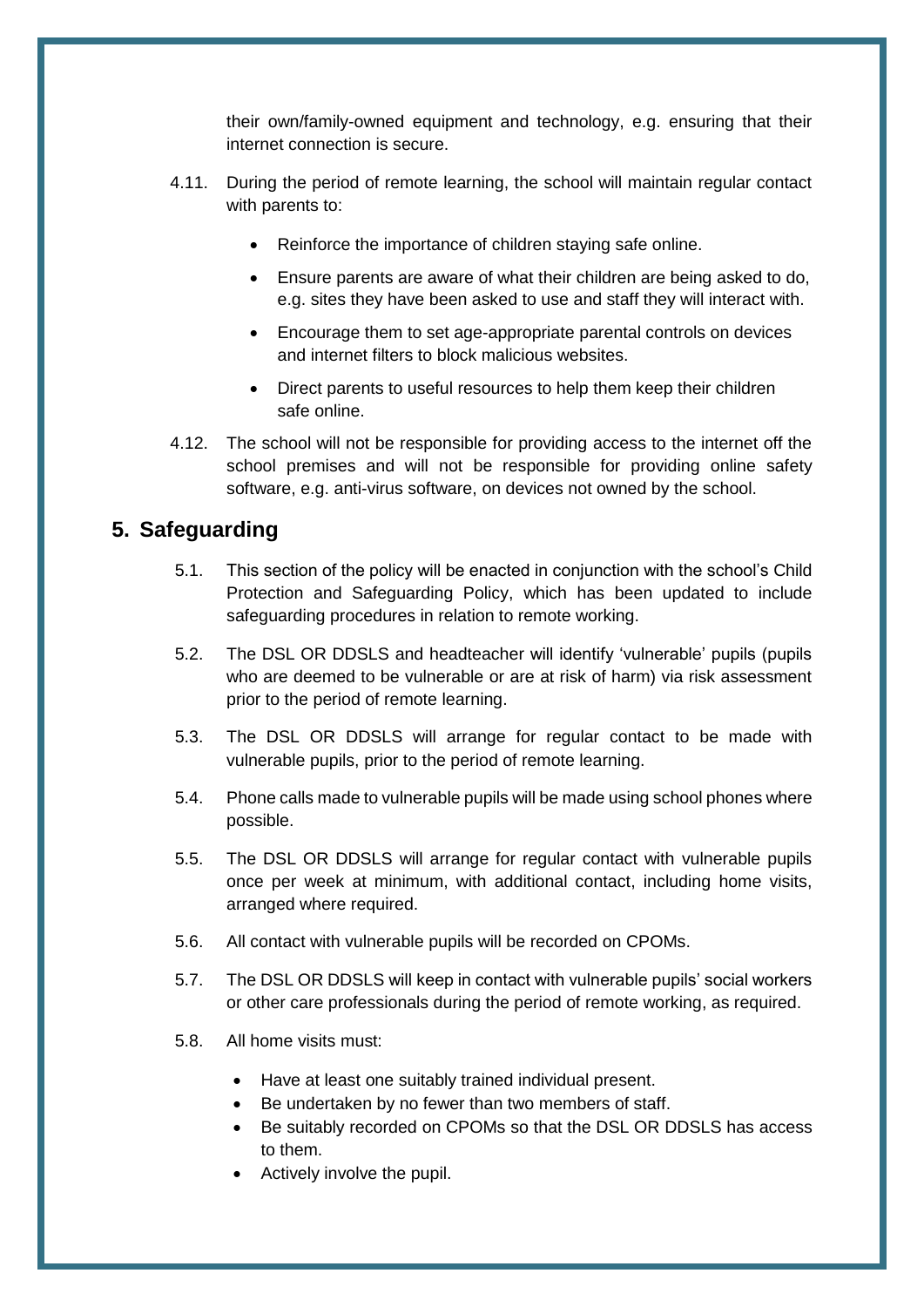- 5.9. Vulnerable pupils will be provided with a means of contacting the DSL OR DDSLS, their deputy, or any other relevant member of staff – this arrangement will be set up by the DSL OR DDSLS prior to the period of remote learning.
- 5.10. The DSL OR DDSLS will meet (in person or remotely) with the relevant members of staff once per week to discuss new and current safeguarding arrangements for vulnerable pupils learning remotely.
- 5.11. All members of staff will report any safeguarding concerns to the DSL OR DDSLS immediately.
- 5.12. Pupils and their parents will be encouraged to contact the DSL OR DDSLS if they wish to report safeguarding concerns, e.g. regarding harmful or upsetting content or incidents of online bullying. The school will also signpost families to the practical support that is available for reporting these concerns.

### <span id="page-11-0"></span>**6. Data protection**

- 6.1. This section of the policy will be enacted in conjunction with the school's Data Protection Policy.
- 6.2. Staff members will be responsible for adhering to the GDPR when teaching remotely and will ensure the confidentiality and integrity of their devices at all times.
- 6.3. Sensitive data will only be transferred between devices if it is necessary to do so for the purpose of remote learning and teaching.
- 6.4. Any data that is transferred between devices will be suitably encrypted or have other data protection measures in place so that if the data is lost, stolen, or subject to unauthorised access, it remains safe until recovered.
- 6.5. Parents' and pupils' up-to-date contact details will be collected prior to the period of remote learning.
- 6.6. All contact details will be stored in line with the Data Protection Policy and retained in line with the Records Management Policy.
- 6.7. The school will not permit paper copies of contact details to be taken off the school premises.
- 6.8. Pupils are not permitted to let their family members or friends use any schoolowned equipment which contains personal data.
- 6.9. Any breach of confidentiality will be dealt with in accordance with the school's GDPR & Data Protection Policy.
- 6.10. Any intentional breach of confidentiality will be dealt with in accordance with the school's Behaviour Policy or the Disciplinary Policy and Procedure.

## <span id="page-11-1"></span>**7. Marking and feedback**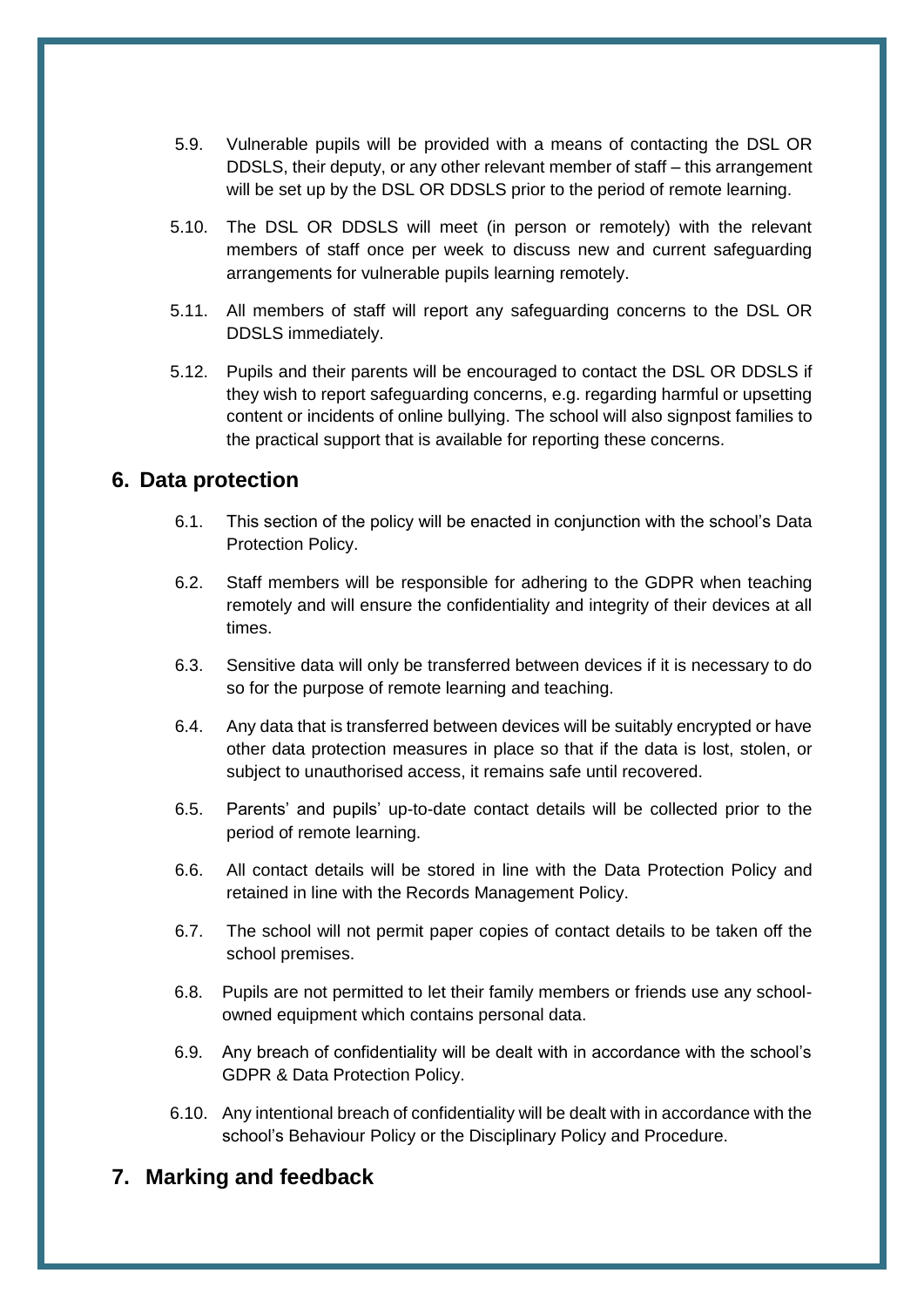- 7.1. All schoolwork completed through remote learning must be:
	- Finished when returned to the relevant member of teaching staff.
	- Returned on or before the deadline set by the relevant member of teaching staff.
	- Completed to the best of the pupil's ability.
	- The pupil's own work.
	- Marked in line with the Marking and Feedback Policy.
	- Returned to the pupil, once marked, by an agreed date.
- 7.2. The school expects pupils and staff to maintain a good work ethic during the period of remote learning.
- 7.3. Pupils are accountable for the completion of their own schoolwork teaching staff will contact parents via SeeSaw, email or text message if their child is not completing their schoolwork or their standard of work has noticeably decreased.
- 7.4. Teaching staff will monitor the academic progress of pupils with and without access to the online learning resources and discuss additional support or provision with the headteacher as soon as possible.
- 7.5. Teaching staff will monitor the academic progress of pupils with SEND and discuss additional support or provision with the SENCO as soon as possible.
- 7.6. The school accepts a variety of formative assessment and feedback methods, e.g. through quizzes and other digital tools from teachers, and will support them with implementing these measures for remote learning where possible.

#### <span id="page-12-0"></span>8. Health and safety

- 8.1. This section of the policy will be enacted in conjunction with the school's Health and Safety Policy.
- 8.2. Teaching staff and ICT technicians will ensure pupils are shown how to use the necessary equipment and technology safely and correctly prior to the period of remote learning.
- 8.3. If using electronic devices during remote learning, pupils will be encouraged to take a five-minute screen break every hour.
- 8.4. Screen break frequency will be adjusted to five minutes every hour for younger pupils or pupils with medical conditions who require more frequent screen breaks.
- 8.5. If any incidents or near-misses occur in a pupil's home, they or their parents are required to report these to the health and safety officer or other relevant member of staff immediately so that appropriate action can be taken.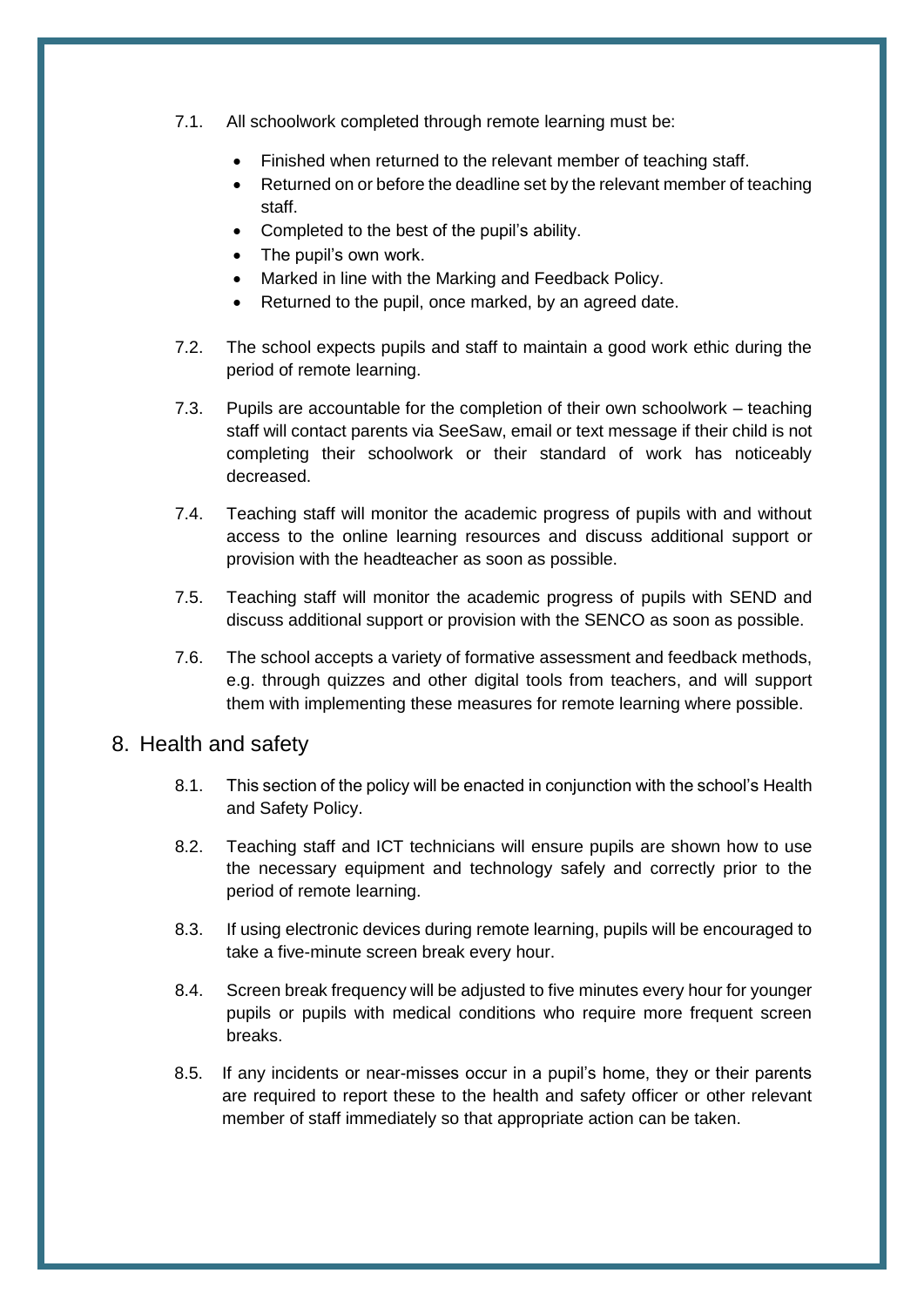#### <span id="page-13-2"></span><span id="page-13-0"></span>9. School day and absence

- 9.1. Pupils will be present for remote learning by 9:00am and cease their remote learning at 3:30pm from Monday to Friday, with the exception of breaks, quiet time and lunchtimes, as outlined in paragraph 9.2.
- <span id="page-13-3"></span>9.2. Breaks and lunchtimes will take place at the following times each day:
	- Morning break will take place at 11:00am until 11:15am.
	- Lunchtime will take place between 12:15pm and 1:00pm.
	- Afternoon quiet time / mindfulness will take place at 2:00pm until 2:30pm.
- 9.3. Pupils are not expected to do schoolwork during the times outlined in paragraph 9.2.
- 9.4. Pupils with SEND or additional medical conditions who require more regular breaks, e.g. sensory breaks, are not expected to do schoolwork during their breaks.
- 9.5. Pupils who are unwell are not expected to be present for remote working until they are well enough to do so.
- <span id="page-13-4"></span>9.6. Parents will inform their child's teacher no later than 9am if their child is unwell.
- 9.7. The school will monitor absence and lateness in line with the Attendance Policy.

#### <span id="page-13-1"></span>10. Communication

- 10.1. The school will ensure adequate channels of communication are arranged in the event of an emergency.
- 10.2. The school will communicate with parents via letter and the school website about remote learning arrangements as soon as possible.
- 10.3. The headteacher will communicate with staff as soon as possible via email about any remote learning arrangements.
- 10.4. Members of staff involved in remote teaching will ensure they have a working mobile device that is available to take phone calls during their agreed working hours.
- 10.5. The school understands that pupils learning remotely have the right to privacy out-of-hours and should be able to separate their school and home lives – communication is only permitted during school hours.
- 10.6. Members of staff will have contact with their line manager once per week.
- 10.7. As much as possible, all communication with pupils and their parents will take place within the school hours outlined in [section 9.](#page-13-0)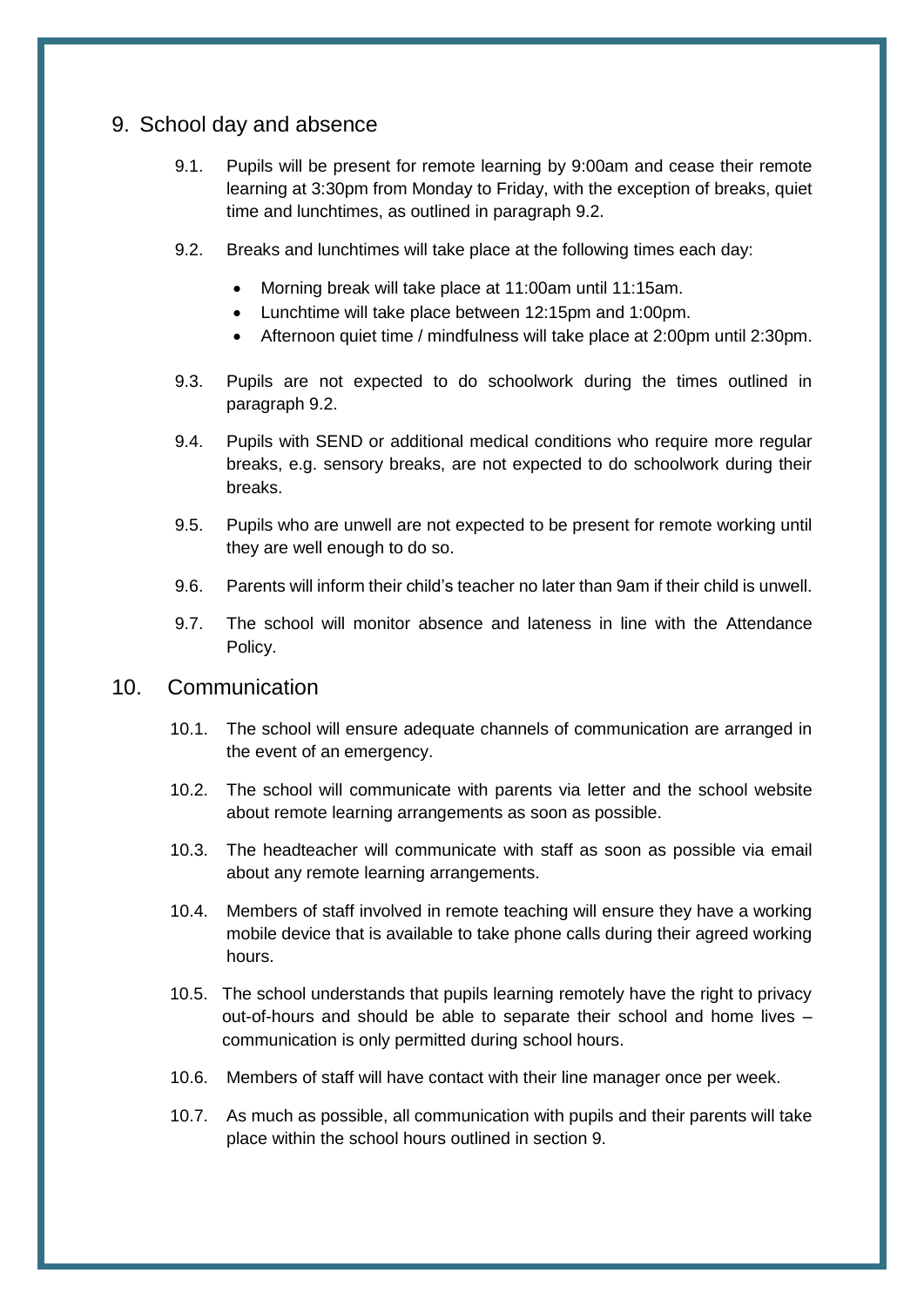- 10.8. Pupils will have verbal contact with a member of teaching staff weekly via a group call.
- 10.9. Parents and pupils will inform the relevant member of staff as soon as possible if schoolwork cannot be completed.
- 10.10. Issues with remote learning or data protection will be communicated to the pupils' teacher as soon as possible so they can investigate and resolve the issue.
- 10.11. The pupils' teacher will keep parents and pupils informed of any changes to the remote learning arrangements or the schoolwork set.
- 10.12. The headteacher will review the effectiveness of communication on a weekly basis and ensure measures are put in place to address gaps or weaknesses in communication.

#### <span id="page-14-0"></span>11. Monitoring and review

- 11.1. This policy will be reviewed on an annual basis by the headteacher.
- 11.2. Any changes to this policy will be communicated to all members of staff and other stakeholders.
- 11.3. The next scheduled review date for this policy is date.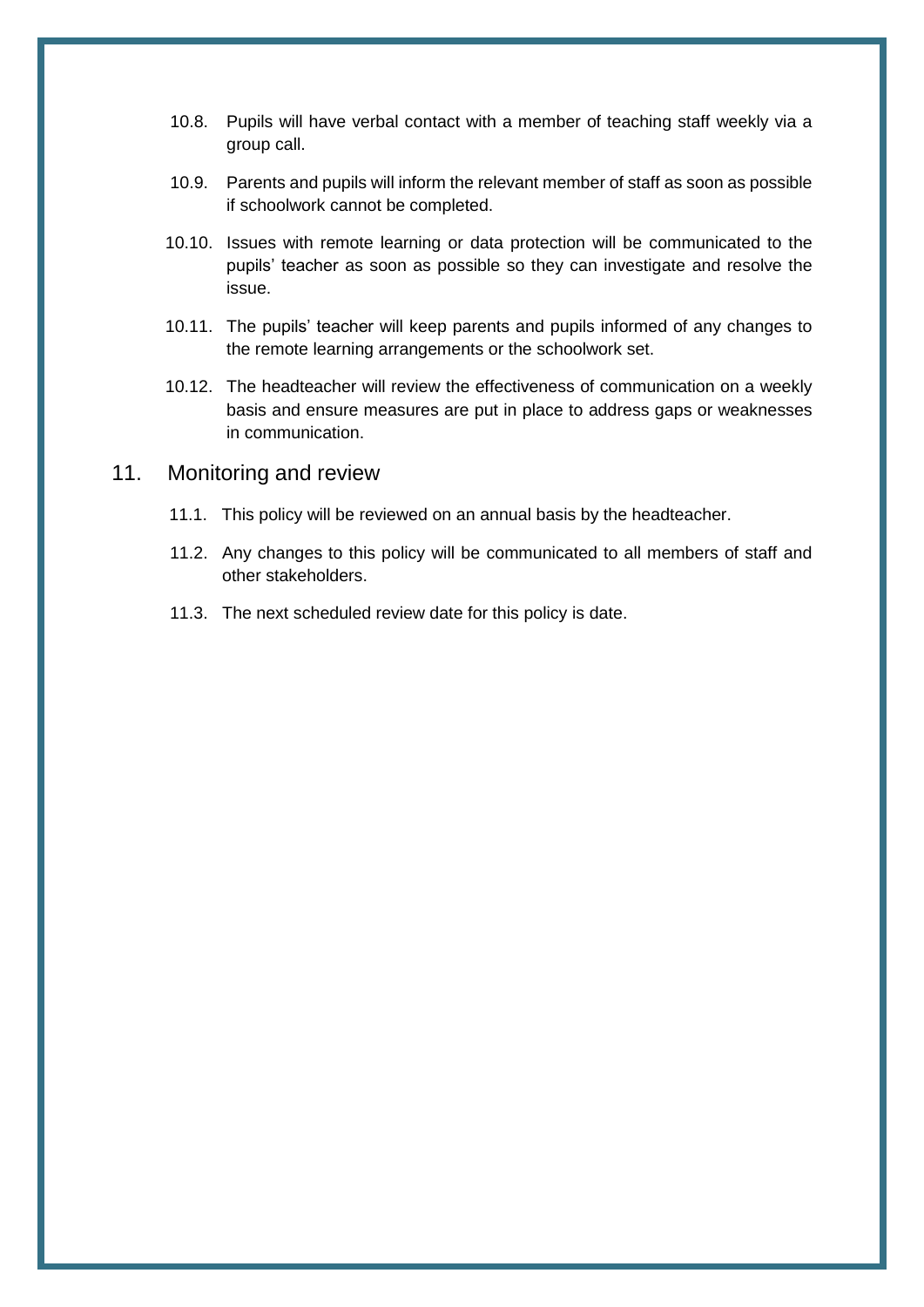# <span id="page-15-0"></span>**Remote Learning During the Coronavirus (COVID-19) Pandemic**

Within the ever-changing circumstances we are currently living through, we must be prepared for local lockdowns. In the event of a local lockdown, the school will implement provision for remote learning to ensure pupils never miss out on education. We will ensure that our curriculum is inclusive and accessible to all. This policy annex outlines how we will deliver remote education during the pandemic.

# **1. Legal framework**

- 1.1 This policy has due regard to all relevant legislation, statutory and good practice guidance including, but not limited to, the following:
	- DfE (2020) 'Safeguarding and remote education during coronavirus (COVID-19)'
	- DfE (2020) 'Adapting teaching practice for remote education'
	- DfE (2020) 'Guidance for full opening: schools'
	- DfE (2020) 'Get help with technology during coronavirus (COVID-19)'
	- DfE (2020) 'Get laptops and tablets for children who cannot attend school due to coronavirus (COVID-19)'
	- DfE (2020) 'Laptops, tablets and 4G wireless routers provided during coronavirus (COVID-19)'

# **2. Contingency planning**

- 2.1 The school will open to all pupils at the start of the Autumn term, in line with national and local guidance.
- 2.2 The school will work closely with the LA to ensure the premises is 'COVIDsecure', and will complete all necessary risk assessments – results of the opening risk assessment will be published on the school's website.
- 2.3 The school will work closely with the local health protection team when entering into a local lockdown and implement the provisions set within their contingency plan.
- 2.4 The school will communicate its plan for a local lockdown with parents, including whether it will remain open to vulnerable pupils and children of critical workers, or if remote working will be applicable for all.
- 2.5 If there **is not** a local lockdown, but a single class or 'bubble' needs to selfisolate, the school will immediately implement remote learning for that group.

# **3. Teaching and learning**

3.1 All pupils will have access to high-quality education when remote working.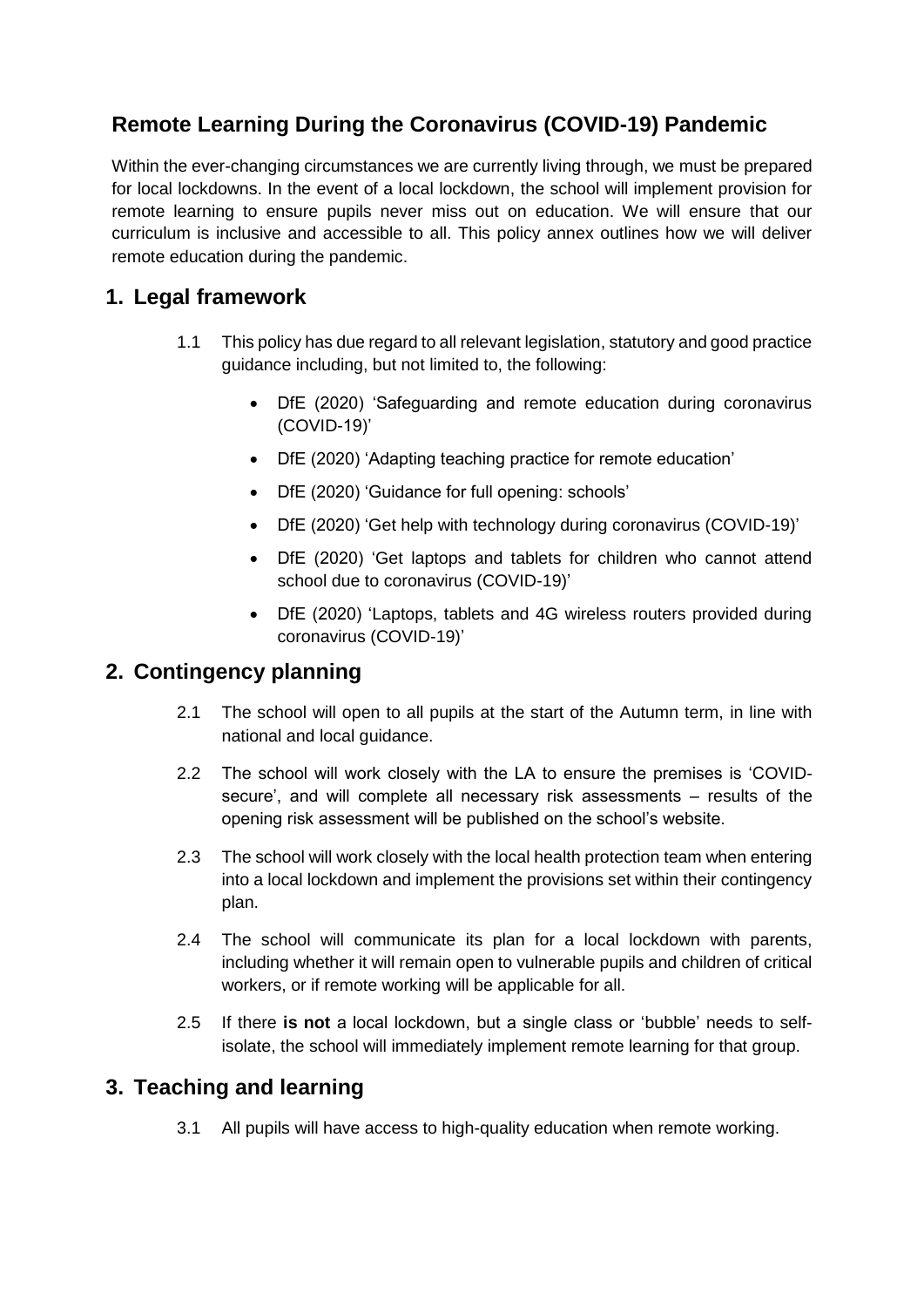- 3.2 The school will use a range of teaching methods to cater for all different learning styles. They will differentiate tasks appropriately as they would in the classroom.
- 3.3 Teachers will ensure lessons are inclusive for all pupils and can be adapted to account for the needs of disadvantaged pupils and pupils with SEND.
- 3.4 When teaching pupils who are working remotely, teachers will:
	- Set assignments so that pupils have meaningful and ambitious work each day.
	- Deliver a planned, coherent and well-sequenced curriculum which allows skills to be built incrementally.
	- Provide frequent, clear explanations of new content through high-quality curriculum resources, including through educational videos.
	- Assess progress by using questions and other suitable tasks and be clear on how regularly work will be checked.
	- Adjust the pace or difficulty of what is being taught in response to questions or assessments, including, where necessary, revising material or simplifying explanations to ensure pupils' understanding.
	- Plan a programme that is of equivalent length to the core teaching pupils would receive in school, ideally including daily contact with teachers.
- 3.5 All provisions for remote learning will be subject to the class group's age, ability and/or any SEND.
- 3.6 In exceptional circumstances, the school may reduce its curriculum offering to enable pupils to cope with the workload – the headteacher will assess this need, keeping pupils' best interests in mind, and will not take the decision lightly.
- 3.7 Teachers will continue to make use of formative assessments throughout the academic year, e.g. quizzes.
- 3.8 The school will utilise the support available through the DfE's 'Get help with technology during coronavirus (COVID-19)' scheme.
- 3.9 Under the scheme, the school can order laptops, tablets and 4G wireless routers to support the following groups of pupils if they do not have access to a digital device or the internet through other means:
	- Pupils in Years 3 to 11
	- Clinically extremely vulnerable children across all year groups who are shielding or self-isolating in line with government advice
	- Children in all year groups who are unable to access remote education whilst attending school on a hospital site
- 3.10 Before distributing devices, the school will ensure:
	- The devices are set up to access remote education.